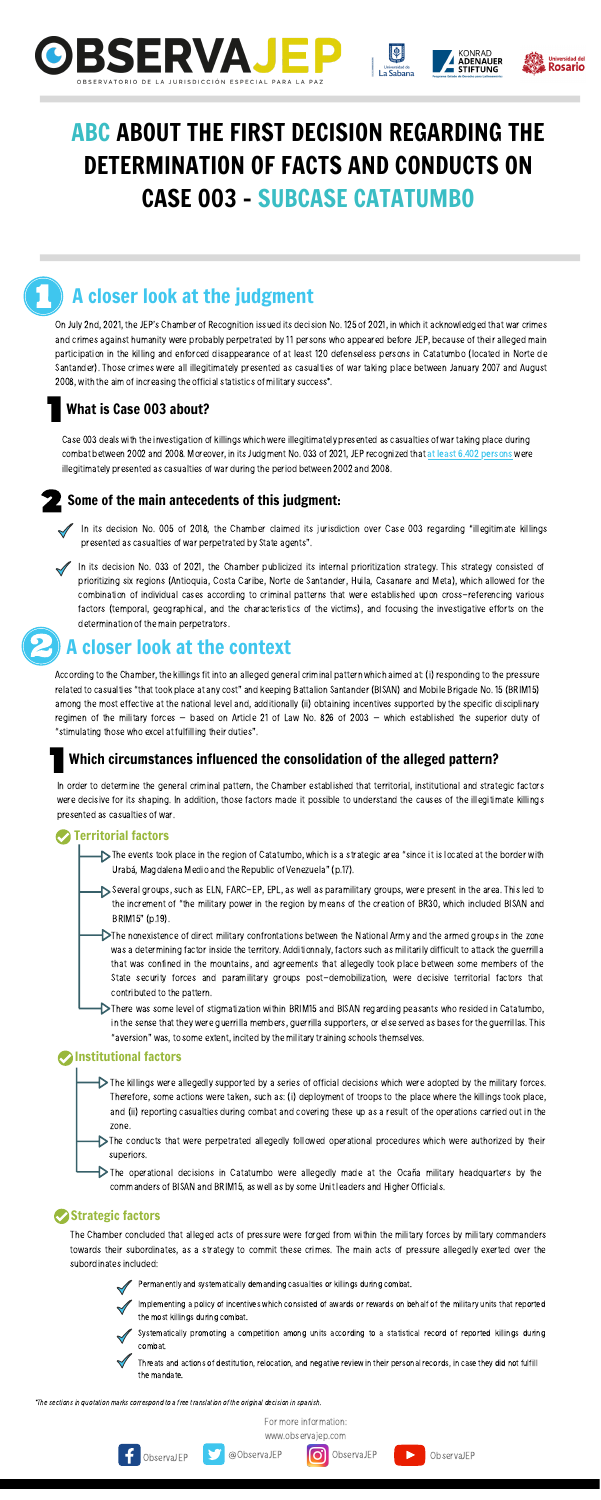Retention of the victims and their placement at a previously determined spot for their execution: The victims were taken into custody through the use of force or deceit.

Simulation of combat: In order to do this, they tampered with the crime scenes and altered the environment where the killings of civilians took place.

The Chamber determined that this general criminal pattern followed two successive modalities which primarily differ according to the profile of the victims:

#### FIRST MODALITY - Killings of residents of Catatumbo's rural area, in order to report them as "casualties of war":

Between 21 January 2007 and 28 January 2008, members of BRIM15 and BISAN allegedly murdered residents of Catatumbo's rural area, and presented them as"casualties of war". According to thisfirst modality of the general criminal pattern identified by the Chamber, the following actions were allegedly perpetrated:

 $\overline{\mathbf{3}}$ 

The basic cycle of intelligence was disregarded. There were instances of undue pressure to carry out intelligence procedures. Trusted officials without experience or knowledge were appointed for these intelligence functions. Orders were issued to carry out fictitious operations which led to the killings of civilians. State authorities and Higher Officials of the units made agreements with the members of the brigade in order to define how combat would be fabricated, and how they would obtain the weapons ("legalization kit") and other items which

- The Chamber identified three steps to be followed in the execution of the first modality of the general criminal pattern:
- The Chamber found enough evidence about the practice according to which the investigated military units recorded false information in various types of documents related to the operations:
- The Chamber also found proof of actions intended to denote the legality of the killings of civilians and present them as casualties of war in judicial and disciplinary procedures:

would be planted on the victims.

Use of the "legalization kit" which had already been refined during the first modality, and included planting weapons beside the corpses, as well as fired ammunition.

- Members of the military units used clothes and items commonly worn by combatants.
- Irregular fabrication of orders related to the operations and tactical missions.
- Irregular fabrication of intelligence supporting materials.
- Irregular fabrication of supporting documentation to validate payments to informants.
- Irregular fabrication of other operational reports.
	- Destruction of evidence once the investigations began.
	- Fabrication of narratives about false safety in the territories.
	- Purchase and modification of testimonies and statements during judicial and disciplinary procedures. Threats against witnessesin judicial procedures and/or those involved in the criminal plan.



- 2. Strategy of force and intimidation:
- The third-party civilians portrayed as recruiters were subjected to threats and intimidation by members of BRIM15 and BISAM, and some of them were killed.
- The members of the security forces, who denounced or wished to denounce what had taken place, died under suspicious circumstance or were threatened.
- Several family members of the victims have suffered threats and intimidation during their search for truth and justice.

Between 6 December 2007 and 25 August 2008, civilians from other parts of the country were allegedly deceived and relocated to

the sub-region of Catatumbo. They were taken into custody and later killed, in order to be presented as casualties of war. The victims were residents of the municipalities of Soacha (Cundinamarca), Bogotá, Aguachica (Cesar), Gamarra (Cesar) and Bucaramanga (Santander). According to this second modality of the general criminal pattern, third-party civilians played a decisive role in recruiting the victims.

1

 $\overline{\mathbf{2}}$ 

3

The Chamber identified three steps to be followed in the execution of the second modality of the general criminal pattern:

Selection of the victims, deceit and relocation to Catatumbo.

Retention and handover of the victims to the military units.

Definition of the place of the events and perpetration of the killings.

SECOND MODALITY – Enforced disappearance and killing of youths who were deceived into being transferred to Catatumbo, in order to present them as "casualties of war":

In the opinion of the Chamber, the legalization of the killings of the youths from Soacha and other municipalities indicate a double strategy of cover-up:

1.Judicial and disciplinary strategy:

Fabrication of false documents.

Use of false witnesses and homogenization of versions among the members of the troops.

Destruction of evidence and evidentiary material aimed at delaying the judicial procedures.







# ABC ABOUT THE FIRST DECISION REGARDING THE DETERMINATION OF FACTS AND CONDUCTS ON CASE 003 - SUBCASE CATATUMBO

#### What did the general criminal pattern identified by the Chamber entail?

The Chamber established that the killings were committed according to the same criminal plan with due division of labor, in a specific territory, in the same time period:

- In most cases, the victims were young males, between the ages of 25 and 35.
- Forty-three percent of the victimizing acts took place in 2008, and Ocaña was the mostly affected municipality.
- $\blacktriangledown$  Sixty-three percent of the actions were allegedly perpetrated by members of BRIM15.